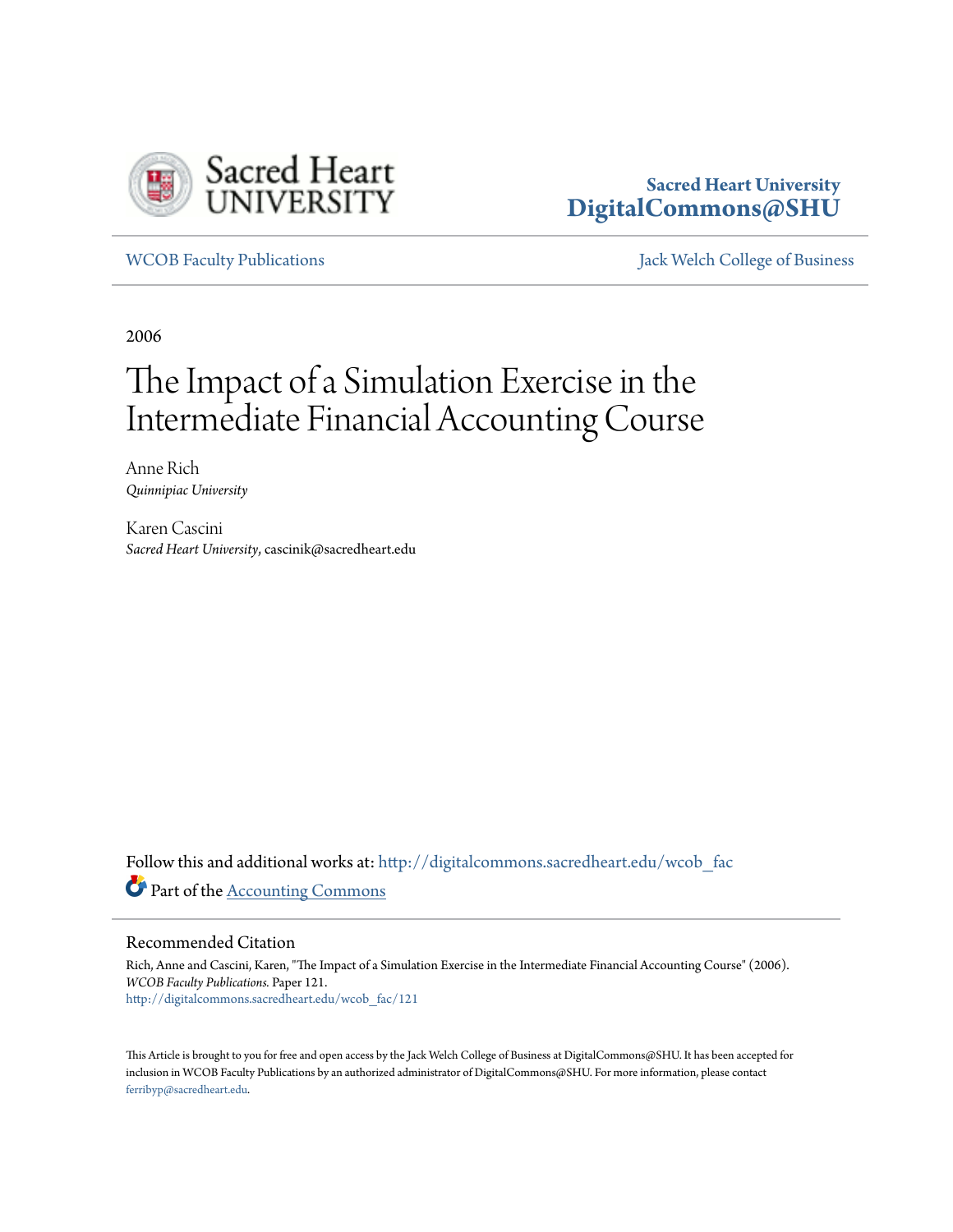# The Impact Of A Simulation Exercise In The Intermediate Financial Accounting Course

Anne Rich, (anne.rich@quinnipiac.edu), Quinnipiac University Karen Cascini, (Email: kcascini@sbcglobal.net), Sacred Heart University

### **ABSTRACT**

*This paper presents the results of a simulation exercise included in the intermediate financial accounting course and discusses its impact on college-level students. The objectives of this study are to assess the impact of using a simulation exercise to improve students' mastery of cash flow reports, as well as to assess their ability to synthesize data and draw conclusions about the liquidity and solvency of a company. Students who were required to perform analysis prior to taking the exam did better overall on generating a cash flow statement as well as evaluating both the liquidity and solvency of a company.*

### **INTRODUCTION**

he delivery of quality education is important to all college educators. Educators must also be concerned with preparing students to meet the challenges of a constantly changing environment. This is particularly evident for business educators and more specifically, accounting professors. The accounting profession has indicated the skills required for the 21<sup>st</sup> century accountant must include critical thinking profession has indicated the skills required for the 21<sup>st</sup> century accountant must include critical skills. While there are many ways to assess the effectiveness of programs to develop critical thinking skills in college accounting curriculums, success rates on the CPA examination will be a key performance measure. Beginning in 2004, the CPA examination has not only changed to a computerized format, but it has moved from a test of facts to an examination of the candidate's ability to do research, analyze data and draw conclusions. Accounting curriculums must change to help students be better prepared for the professional challenges that lie ahead.

As an impetus to change, the Accounting Education Change Commission (AECC) (AECC, 1990) as well as many professional accounting firms, have encouraged college accounting programs to be innovative in their curriculums. Accounting professors are paying more attention to how students learn. Accounting textbooks include learning objectives and numerous active learning exercises. The most recent challenge is to assure these innovations help students develop the critical thinking skills need to analyze information not only on the CPA examination but also in their every-day work in business organizations.

#### **PRIOR RESEARCH**

More than a decade ago, Riordan (1992) identified the changing demands on accounting graduates. He cites that "there exists a long and distinguished body of literature in the field of education reflecting the view that the only effective way to teach people to become critical thinkers is to engage them in critical thinking." However he cautioned accounting educators to be cautious about changes without fully understanding the process of learning. In 1993 Doney, Lephardy and Trebby published "Developing Critical Thinking Skills in Accounting Students" encouraging accounting educators to focus on activities that would aid students to approach non-structured situations. In 1995, Kimmel suggested critical thinking must be broken down into identifiable components. In 1997, Reinstein and Bayou indicated that critical thinking focuses on problem identification and problem solving and is a rational response to questions that cannot be answered definitively. Their article identifies three alternative forms of a decentralized method of critical thinking: (1) the separate-teaching form that directly covers critical thinking in a specific program of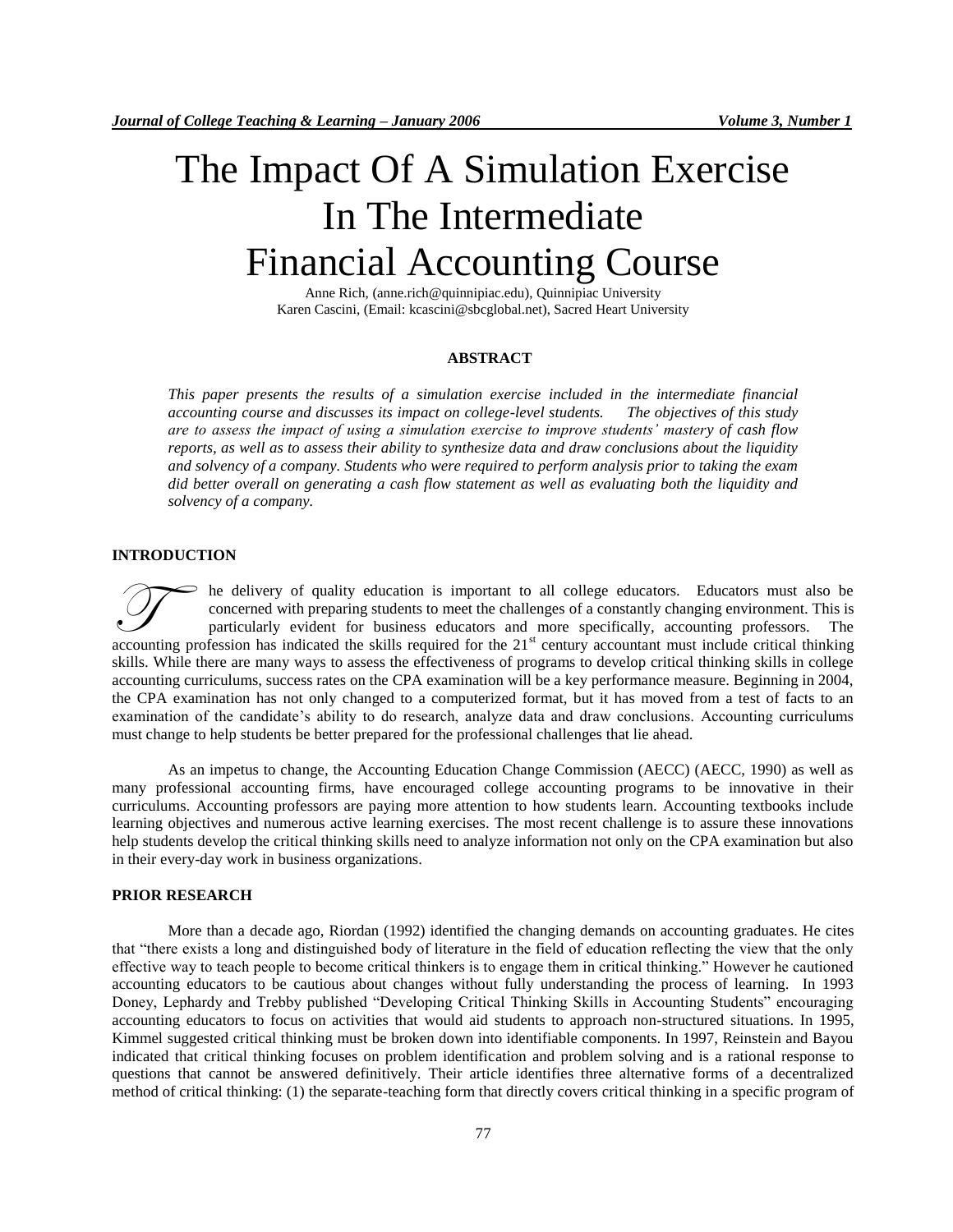teaching (2) the teaching mode form and the discipline-free learning form both of which indirectly cover critical thinking skills without explicitly teaching the critical thinking literature. Each of the three approaches can serve different needs for different participants in different environments. They urge accounting educations to understand the differences before developing accounting program grounded on critical thinking in form, substance and function.

Bonk and Smith (1998) suggested the consultative model of teaching could help students develop the critical thinking skills and provided many critical and creative thinking techniques, activities and examples to develop accounting students' higher-order thinking. Kern (2000) specifically identified a financial statement analysis project to develop thinking skills. This project required accessing information from the World Wide Web, having students perform financial statement analysis and engaging in an exercise with other students who have analyzed firms in the same industry.

Springer and Borthick (2004) introduced a business simulation in the introductory accounting class in order to develop critical thinking skills. They emphasized the need for students to develop their own understanding of the subject rather than inheriting the teacher's words. In this exercise, students were evaluated on both the accuracy of the calculations as well as the relevance of written advice memos. They felt the simulation was in shifting students from simply transmitting knowledge gained from instructors to constructing their own understanding. In the intermediate accounting course, Calanach, Croll and Grinaker (2000) reported using a business activity model in order to develop students' critical-thinking, communication and research skills.

Currently there is not enough evidence to conclude whether or not the introduction of critical-thinking skills improves students' performance on in-class examinations. Will students who are exposed to critical thinking activities such as simulations in class perform better on in-class examinations? It is hoped that students who develop critical thinking skills in college accounting classes will perform better on the CPA examination and on the job. This paper reports on a research study that explores this issue of using simulations to develop critical thinking skills in students studying intermediate accounting. The paper describes the research design, the results and the conclusions of the study.

# **RESEARCH DESIGN**

This study focuses on the effectiveness of a critical thinking exercise assigned to students by faculty employed at two private universities in the northeast. Both institutions offer a business major and an accounting major within their respective schools of business. Overall, the universities have similar class sizes and teaching orientations.

During the Fall 2004 semester, two faculty teaching the first intermediate financial accounting course required students to complete a homework assignment dealing with the preparation of the cash flow statement. Students were also asked to complete the simulation exercise in the text. The simulation exercise required students to not only prepare a cash flow statement from the data presented, it also required the students to perform analysis and draw conclusions about the liquidity and financial flexibility of the company. The simulation in the text is similar to the type of question that will now appear in the new computerized format of the CPA examination. All students completed the traditional homework assignment. All of the students were required to complete the preparation of the cash flow component of the simulation. However only half of the students were asked to answer the critical thinking questions dealing with the analysis and conclusions concerning the liquidity and solvency of the company.

All students received the same lecture. There were a total of 57 students in the study. Twenty-four students studied in one university, 33 from the other. Of the 57 students, 31 performed the analysis component of the assignment while 26 students did not. Table 1 provides demographic information about the students. All of the fulltime students fell in the traditional age group. Most of the part-time students were over the age of 24. Most of the students were accounting majors.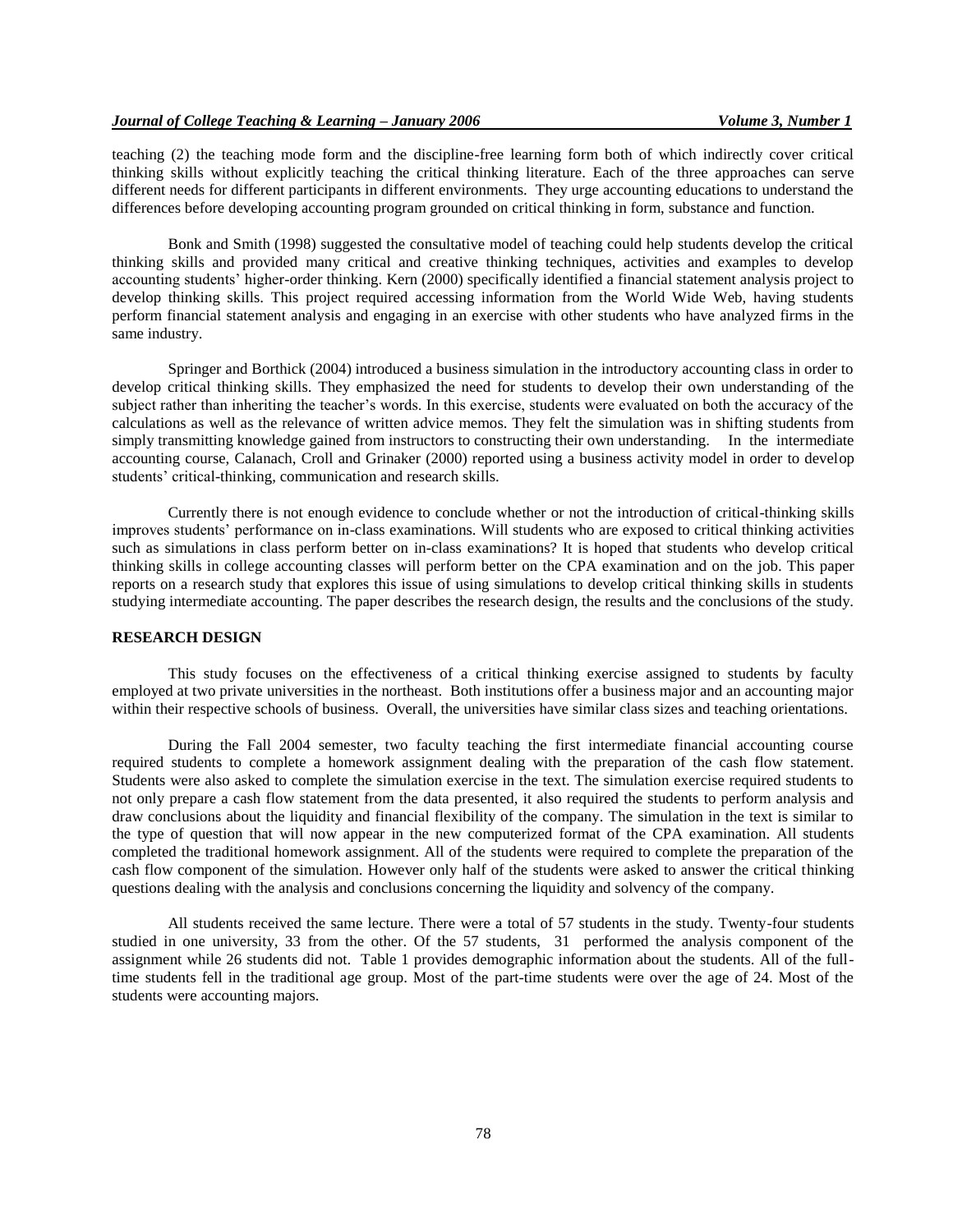| <b>Item</b>             | University #1 | University #2 |
|-------------------------|---------------|---------------|
| SAT scores: Verbal      | 496           | 52.           |
| <b>SAT</b> scores: Math | 537           | 57            |
| Fulltime                |               | 28            |
| Part-time               |               |               |

**Table 1: Demographics Of Sample**

Students were told that the examination would include the subject of the cash flow statement. They were not informed that the test would include analysis and conclusion concerning the liquidity of the company. The examination questions had three parts: (1) preparation of the cash flow statement (2) analysis and conclusions on the liquidity of the company and (3) analysis and conclusions on the solvency of the company.

Our research hypotheses were as follows:

**H1:** (Preparation) Students who were required to answer the critical thinking questions as part of the simulation exercise would perform better on the preparation of the cash flow statement. than those who were not required to do so.

**H2:** (Liquidity) Students who were required to answer the critical thinking questions as part of the simulation exercise would perform better on the analysis and conclusions related to the liquidity of the company than those who were not required to do so.

**H3:** (Solvency) Students who were required to answer the critical thinking questions as part of the simulation exercise would perform better on the analysis and conclusions related to the solvency of the company than those who were not required to do so.

In order to grade the students' responses a grading grid was established. A total of 100 points was assigned to the preparation of the cash flow statement. Table 2 presents the seven-point scale that was developed to assess the critical thinking skills of the student in responding to the analysis and conclusion requirement. Both instructors reviewed the scoring together to assure consistency of interpretation of the grid.

#### **Table 2: The Grading Grid**

| <b>Level Of Ability</b>                                                                                            | <b>Score</b> |
|--------------------------------------------------------------------------------------------------------------------|--------------|
| Did not answer or gave wrong answer                                                                                |              |
| Able to define concept (liquidity or solvency, whichever applied)                                                  |              |
| Provided some ratio or analysis to support explanation but not most relevant ratio                                 |              |
| Drew correct conclusions based on some analysis but not most relevant ratio for the analysis                       |              |
| Provided the most appropriate or relevant ratios (liquidity or and solvency, whichever applied)                    |              |
| Provided some calculation of the relevant ratios the concept (either liquidity or solvency) but made some error in |              |
| analysis or conclusion                                                                                             |              |
| Drew correct conclusion based on correct calculation of the most relevant ratio for the concept                    |              |
| (either liquidity or solvency).                                                                                    |              |

#### **RESULTS**

The students' grades on the preparation part of the exam and the scores assigned by the instructor to the students' analysis and conclusions on the liquidity and solvency questions were analyzed. The first question on the examination required students to prepare a cash flow statement. All students were assigned problems prior to class to prepared cash flow statements. The examination question was graded on the basis of 100 points. Table 3 summarizes the scores on the exam for the two groups: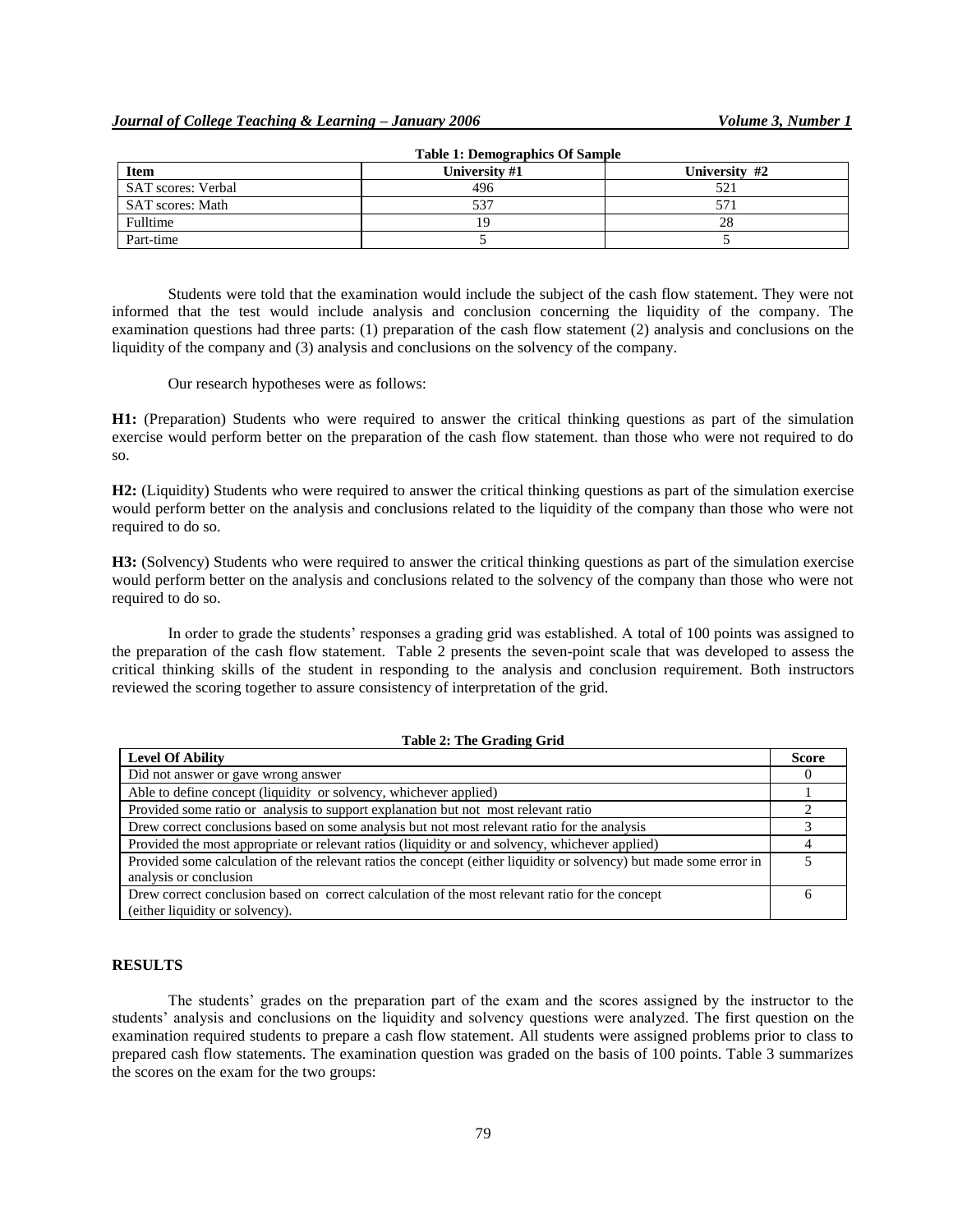| Group                                                                          | Number | Grade |
|--------------------------------------------------------------------------------|--------|-------|
| Were required to complete critical thinking questions prior to examination     |        |       |
| Were not required to complete critical thinking questions prior to examination | 26     |       |

Students who were required to complete the critical thinking component of the simulation assignment prior to taking the examination scored 14% higher than those students who only performed the preparation question.

Using the t-test for two-sample assuming equal variances, this difference was a significant at the 99% confidence level. Table 4 provides the statistical analysis results using the t-statistic function in EXCEL. Thus, even though the question asked for a basic preparation of the cash flow statement without any analysis or conclusions, students who engaged in the critical thinking exercise prior to the examination performed better.

| Table 4: Results Of Mean Grade On Preparation Of Cash Flow Statement |             |                   |  |  |  |  |
|----------------------------------------------------------------------|-------------|-------------------|--|--|--|--|
| t-Test: Two-Sample Assuming Equal Variances                          | Variable 1  | <b>Variable 2</b> |  |  |  |  |
| Mean                                                                 | 85.64516129 | 71.34615          |  |  |  |  |
| Variance                                                             | 149.5698925 | 525.1154          |  |  |  |  |
| <b>Observations</b>                                                  | 31          | 26                |  |  |  |  |
| Pooled Variance                                                      | 320.2723889 |                   |  |  |  |  |
| <b>Hypothesized Mean Difference</b>                                  | $\Omega$    |                   |  |  |  |  |
| Df                                                                   | 55          |                   |  |  |  |  |
| t Stat                                                               | 3.004527862 |                   |  |  |  |  |
| $P(T \le t)$ one-tail                                                | 0.001999877 |                   |  |  |  |  |
| t Critical one-tail                                                  | 1.673033966 |                   |  |  |  |  |

As shown in Table 5, students who were required to complete the critical thinking component of the simulation assignment prior to taking the examination scored 29% (3.42 compared with 2.65) higher than those students who only performed the preparation question. Students who were required to analyze liquidity and draw conclusions on a homework assignment performed better than those who were not engaged in the critical thinking exercise prior to the examination performed better. However, the t-test for two-sample assuming equal variances did not support a statistically significant difference between the groups at a high confidence level. Table 6 provides the statistical analysis results.

#### **Table 5: Mean Score On The Liquidity Analysis**

| Group                                                                          | Number | <b>Liquidity Score</b> |
|--------------------------------------------------------------------------------|--------|------------------------|
| Were required to complete critical thinking questions prior to examination     |        | 3.42                   |
| Were not required to complete critical thinking questions prior to examination |        | 2.65                   |

Students who were required to complete the critical thinking component of the simulation assignment prior to taking the examination scored 17% higher (2.52 as compared to 2.08) than those students who only performed the preparation question. Students who were required to analyze solvency and draw conclusion on a homework assignment performed better than those who were not engaged in the critical thinking exercise prior to the examination performed better. However, using the t-test for two-sample assuming equal variances, this difference was not significant at a high confidence level. Table 8 provides the statistical analysis results.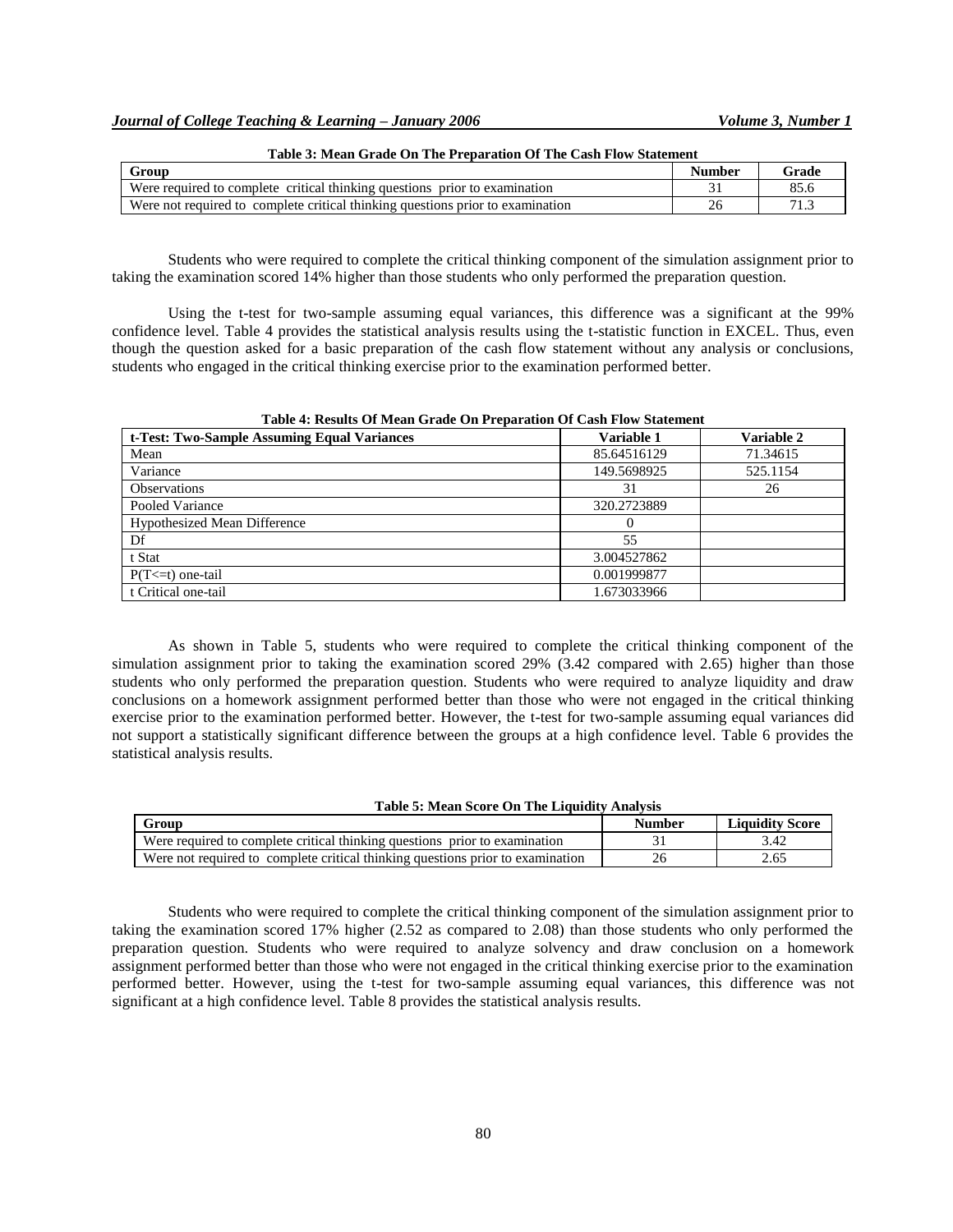| t-Test: Two-Sample Assuming Equal Variances | Variable 1  | Variable 2 |
|---------------------------------------------|-------------|------------|
| Mean                                        | 3.419354839 | 2.653846   |
| Variance                                    | 5.51827957  | 4.075385   |
| <b>Observations</b>                         | 31          | 26         |
| Pooled Variance                             | 4.862418227 |            |
| <b>Hypothesized Mean Difference</b>         |             |            |
| Df                                          | 55          |            |
| t Stat                                      | 1.305431416 |            |
| $P(T \le t)$ one-tail                       | 0.098590312 |            |
| t Critical one-tail                         | 1.673033966 |            |

|  |  | Table 6: Results Of Mean Score On The Liquidity Analysis |  |  |  |  |  |  |  |  |  |
|--|--|----------------------------------------------------------|--|--|--|--|--|--|--|--|--|
|--|--|----------------------------------------------------------|--|--|--|--|--|--|--|--|--|

| Table 7: Mean Score on the Solvency Analysis |  |  |  |  |
|----------------------------------------------|--|--|--|--|
|----------------------------------------------|--|--|--|--|

| Froun                                                                          | <b>Number of Students</b> | <b>Solvency Score</b> |
|--------------------------------------------------------------------------------|---------------------------|-----------------------|
| Were required to complete critical thinking questions prior to examination     |                           | ے ب                   |
| Were not required to complete critical thinking questions prior to examination | ۷b                        | 2.08                  |

**Table 8: Results Of The Mean Score On The Solvency Analysis**

| Table of Results Of The Mean Score On The Solvency Analysis |             |                   |  |  |  |
|-------------------------------------------------------------|-------------|-------------------|--|--|--|
| t-Test: Two-Sample Assuming Equal Variances                 | Variable 1  | <b>Variable 2</b> |  |  |  |
| Mean                                                        | 2.516129032 | 2.076923          |  |  |  |
| Variance                                                    | 5.391397849 | 4.633846          |  |  |  |
| <b>Observations</b>                                         | 31          | 26                |  |  |  |
| Pooled Variance                                             | 5.04705617  |                   |  |  |  |
| <b>Hypothesized Mean Difference</b>                         |             |                   |  |  |  |
| df                                                          | 55          |                   |  |  |  |
| t Stat                                                      | 0.735155557 |                   |  |  |  |
| $P(T \le t)$ one-tail                                       | 0.232684046 |                   |  |  |  |
| t Critical one-tail                                         | 1.673033966 |                   |  |  |  |

#### **DISCUSSION**

While the scores were better for all three components tested, only the first hypothesis can be supported by statistical analysis. While students in both groups did achieve higher scores both of the critical-thinking questions, neither hypothesis can to supported by statistical difference of the means. A limitation of this study is the small sample size. Also, students were not told that such questions would be on the examination. Many students indicated in a follow-up questionnaire that had they been informed that analysis and conclusion-type questions would be on the examination, they would have been better prepared. Future research should explore the impact of feedback on homework assignments as well as the use of rubrics in providing guidance on how to improve the response to the critical thinking questions.

#### **CONCLUSION**

It is imperative that accounting educators consider how to develop critical thinking skills in accounting courses if students are to be successful on the CPA examination and in their career.. Our study, which dealt specifically with accounting education, supports our three hypotheses by providing evidence that students who participated in a critical thinking activity on the subject of cash flows performed better on the preparation of a cash flow statement, the analysis and conclusions about the liquidity of the company and the analysis and conclusions about the solvency of a company.